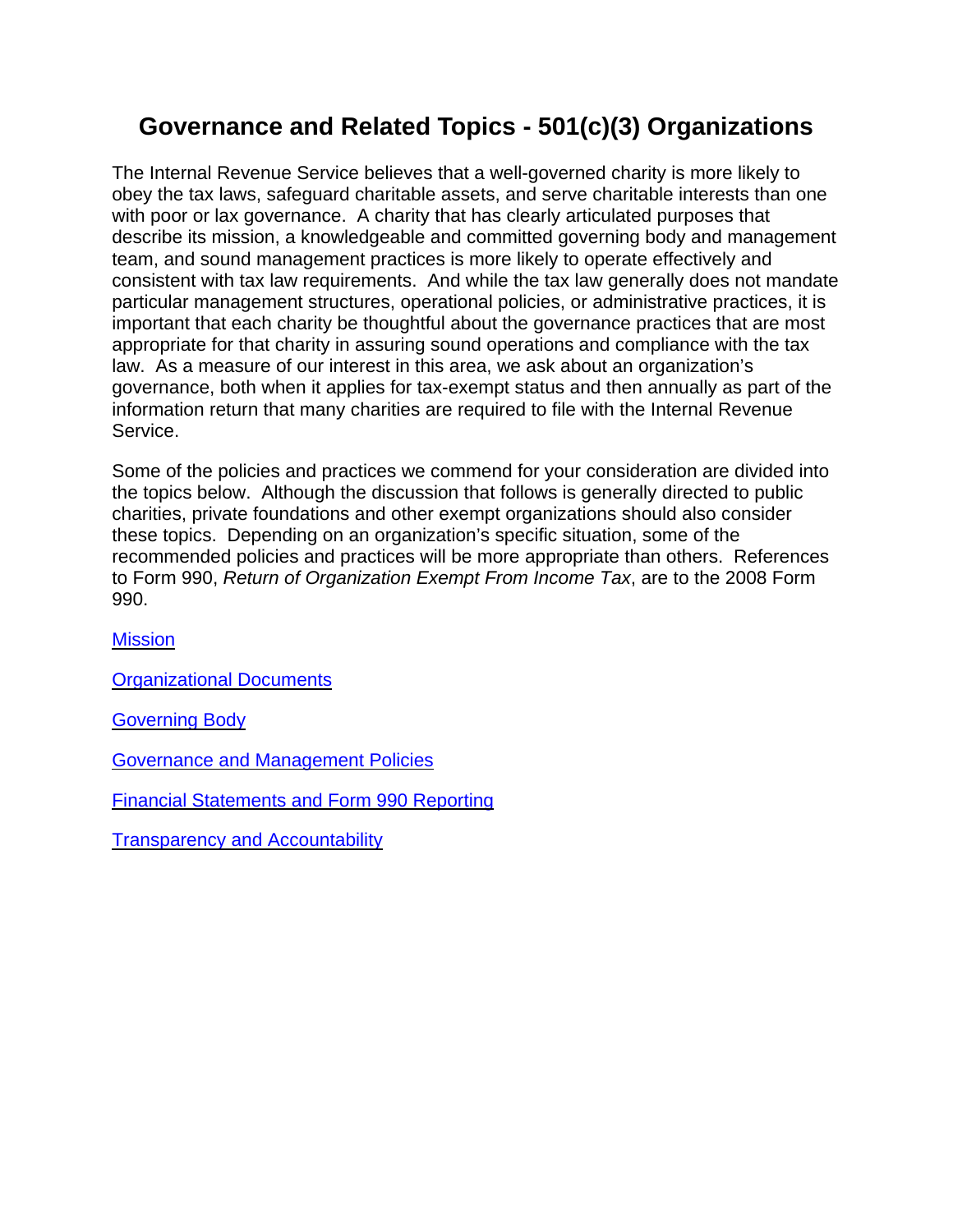## <span id="page-1-0"></span>**1. Mission**

The Internal Revenue Service encourages charities to establish and review regularly the organization's mission. A clearly articulated mission, adopted by the board of directors, serves to explain and popularize the charity's purpose and guide its work. It also addresses why the charity exists, what it hopes to accomplish, and what activities it will undertake, where, and for whom. Organizations required to file Form 990 may describe their mission in Part I, Line 1 and are required to describe their mission in Part III, Line 1.

### [Back to list](#page-0-0)

## **2. Organizational Documents**

Regardless of whether a charity is a trust, corporation, unincorporated association, or other type of organization, it must have organizational documents that provide the framework for its governance and management. State law often prescribes the type of organizational document and its content. The organizational document of a trust is usually the trust agreement or declaration of trust, and of a corporation, its articles of incorporation. State law may also require corporations to adopt bylaws. The Internal Revenue Service requires the submission of organizational documents and bylaws, if adopted, with an application for exemption under section 501(c)(3), and will review these documents to ensure that the applicant is organized exclusively for exempt purposes and that the applicant's proposed or actual activities are consistent with those documents. Organizations required to file Form 990 will find that Part VI, Section A, Line 4 requires organizations to report significant changes to their organizational documents since the prior Form 990 was filed.

## **[Back to list](#page-0-0)**

## **3. Governing Body**

The Internal Revenue Service encourages an active and engaged board believing that it is important to the success of a charity and to its compliance with applicable tax law requirements. Governing boards should be composed of persons who are informed and active in overseeing a charity's operations and finances. If a governing board tolerates a climate of secrecy or neglect, we are concerned that charitable assets are more likely to be diverted to benefit the private interests of insiders at the expense of public and charitable interests. Successful governing boards include individuals who not only are knowledgeable and engaged, but selected with the organization's needs in mind (e.g. accounting, finance, compensation, and ethics).

Attention should also be paid to the size of the board ensuring that it is the appropriate size to effectively make sure that the organization obeys tax laws, safeguards its charitable assets, and furthers its charitable purposes. Very small or very large governing boards may not adequately serve the needs of the organization. Small boards run the risk of not representing a sufficiently broad public interest and of lacking the required skills and other resources required to effectively govern the organization.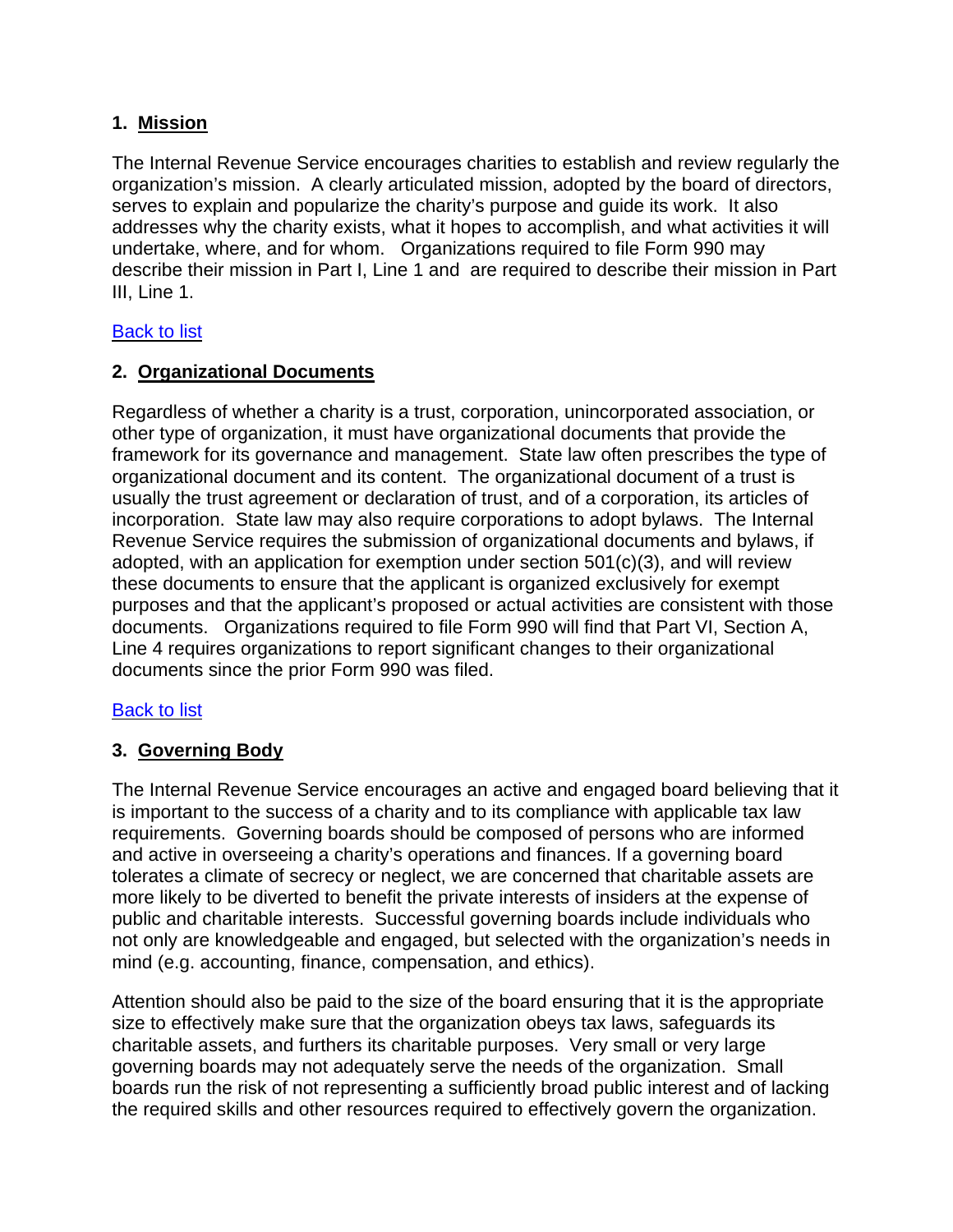<span id="page-2-0"></span>On the other hand, very large boards may have a more difficult time getting down to business and making decisions. If an organization's governing board is large, the organization may want to establish an executive committee with delegated responsibilities or advisory committees.

Irrespective of size, a governing board should include independent members and should not be dominated by employees or others who are not, by their very nature, independent individuals because of family or business relationships. The Internal Revenue Service reviews the board composition of charities to determine whether the board represents a broad public interest, and to identify the potential for insider transactions that could result in misuse of charitable assets. The Internal Revenue Service also reviews whether an organization has independent members, stockholders, or other persons with the authority to elect members of the board or approve or reject board decisions, and whether the organization has delegated control or key management authority to a management company or other persons. Organizations that file Form 990 will find that Part VI, Section A, Lines 1, 2 ,3, and 7 ask questions about the governing body.

If an organization has local chapters, branches, or affiliates, the Internal Revenue Service encourages it to have procedures and policies in place to ensure that the activities and operations of such subordinates are consistent with those of the parent organization. Organizations that file Form 990 will find that Part VI, Section A, Line 9 asks about such procedures and policies.

#### [Back to list](#page-0-0)

## **4. Governance and Management Policies**

Although the Internal Revenue Code does not require charities to have governance and management policies, the Internal Revenue Service will review an organization's application for exemption and annual information returns to determine whether the organization has implemented policies relating to executive compensation, conflicts of interest, investments, fundraising, documenting governance decisions, document retention and destruction, and whistleblower claims.

A. *Executive compensation*. A charity may not pay more than reasonable compensation for services rendered. Although the Internal Revenue Code does not require charities to follow a particular process in determining the amount of compensation to pay, the compensation of officers, directors, trustees, key employees, and others in a position to exercise substantial influence over the affairs of the charity should be determined by persons who are knowledgeable in compensation matters and who have no financial interest in the determination. Organizations that file Form 990 will find that Part VI, Section B, Line 15 asks whether the process used to determine the compensation of an organization's top management official and other officers and key employees included a review and approval by independent persons, comparability data, and contemporaneous substantiation of the deliberation and decision. In addition, Form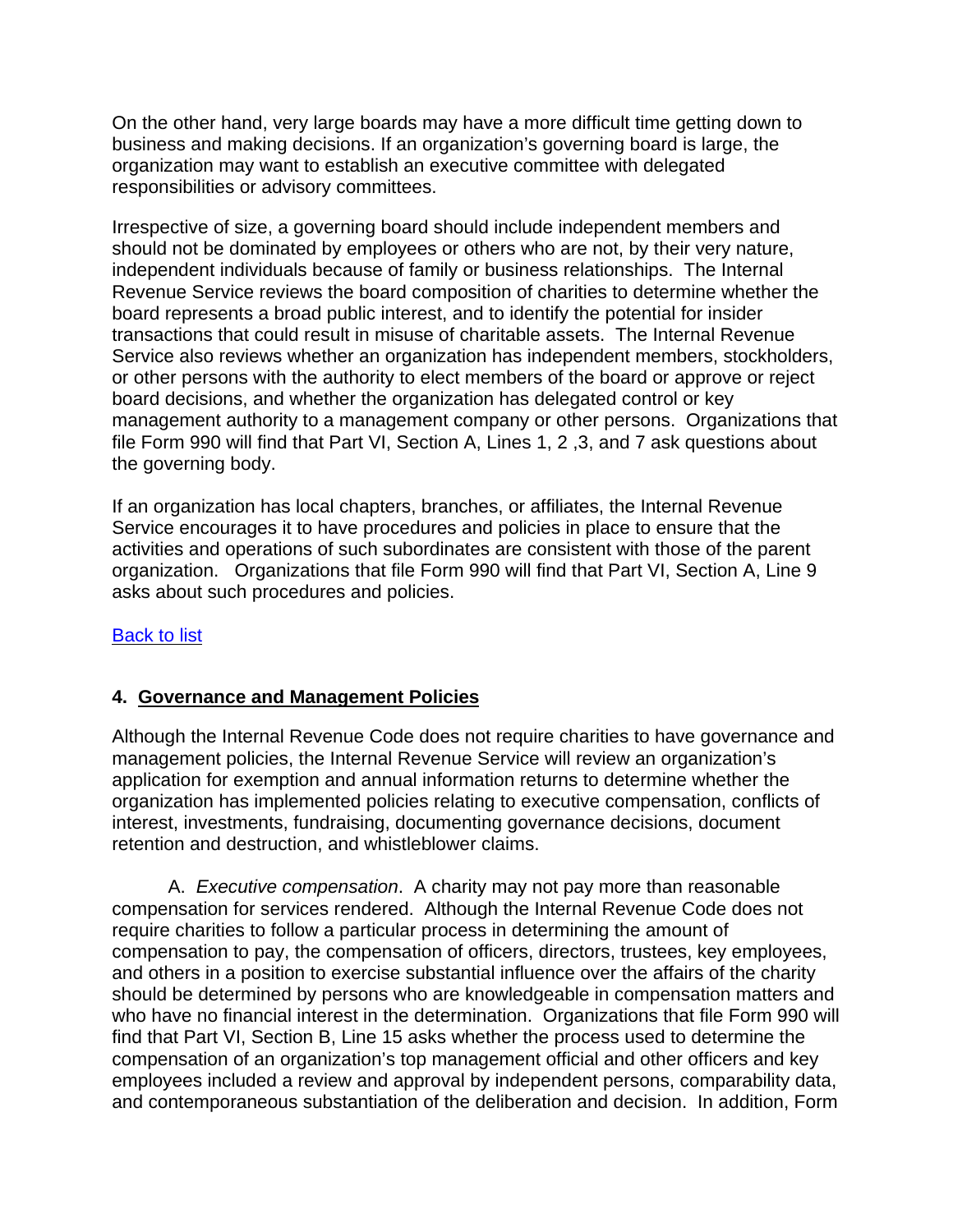990, Part VII and Form 990, Schedule J, solicit compensation information for certain officers, directors, trustees, key employees and highest compensated employees.

The Internal Revenue Service encourages a charity to rely on the [rebuttable](http://www.irs.gov/pub/irs-tege/m4958a2.pdf)  [presumption test](http://www.irs.gov/pub/irs-tege/m4958a2.pdf) of section 4958 of the Internal Revenue Code and Treasury Regulation section 53.4958-6 when determining compensation of its executives. Under this test, compensation payments are presumed to be reasonable if the compensation arrangement is approved in advance by an authorized body composed entirely of individuals who do not have a conflict of interest with respect to the arrangement, the authorized body obtained and relied upon appropriate data as to comparability prior to making its determination, and the authorized body adequately documented the basis for its determination concurrently with making the determination.

Comparability data generally involves looking to compensation levels paid by similarly situated organizations for functionally comparable positions. One method is to obtain compensation surveys or studies from outside compensation consultants for this purpose. The Internal Revenue Service will look to the independence of any compensation consultant used, and the quality of any study, survey, or other data, used to establish executive compensation. Once that test is met, the Internal Revenue Service may rebut the presumption that an amount of compensation is reasonable only if it develops sufficient contrary evidence to rebut the probative value of the comparability data relied upon by the authorized governing body.

The Internal Revenue Service has observed significant errors or omissions in the reporting of executive compensation on the IRS Form 990 and other information returns (e.g., Form W-2 and employment tax returns). Organizations should take steps to ensure accurate and complete compensation reporting on these forms, and to also ensure that appropriate income and employment taxes are withheld and deposited with the Internal Revenue Service. Executive compensation continues to be a focus point in our examination program.

B*. Conflicts of interest*. The directors of a charity owe it a duty of loyalty. The duty of loyalty requires a director to act in the interest of the charity rather than in the personal interest of the director or some other person or organization. In particular, the duty of loyalty requires a director to avoid conflicts of interest that are detrimental to the charity. Many charities have adopted a written conflict of interest policy to address potential conflicts of interest involving their directors, trustees, officers, and other employees.

The Internal Revenue Service encourages a charity's board of directors to adopt and regularly evaluate a written conflict of interest policy that requires directors and staff to act solely in the interests of the charity without regard for personal interests; includes written procedures for determining whether a relationship, financial interest, or business affiliation results in a conflict of interest; and prescribes a course of action in the event a conflict of interest is identified.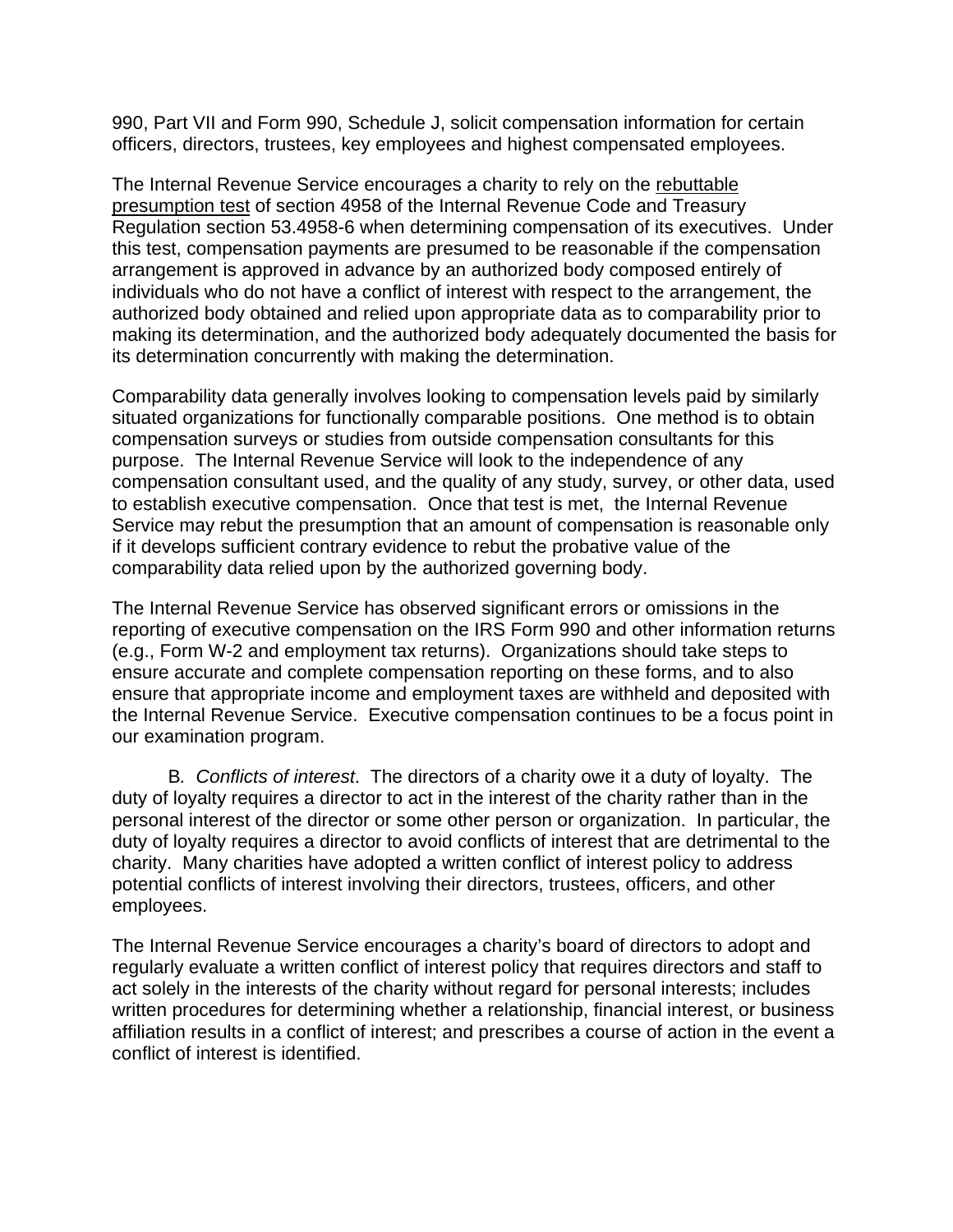The Internal Revenue Service encourages organizations to require its directors, trustees, officers and others covered by the policy to disclose, in writing, on a periodic basis any known financial interest that the individual, or a member of the individual's family, has in any business entity that transacts business with the charity. The organization should regularly and consistently monitor and enforce compliance with the conflict of interest policy. Instructions to Form 1023 contain a sample conflict of interest policy. Organizations are urged to tailor the sample policy to their own particular situations and needs, with the help of competent counsel if necessary. Organizations that file Form 990 will find that Part VI, Section B, Line 12 asks whether an organization has a written conflict of interest policy, and whether it regularly and consistently monitors and enforces compliance with the policy.

 C. *Investments*. The governing body or certain other persons may be required either by state law or by the organizational documents to oversee or approve major investments made by the organization. Increasingly, charities are investing in joint ventures, for-profit entities, and complicated and sophisticated financial products or investments that require financial and investment expertise and, in some cases, the advice of outside investment advisors.

The Internal Revenue Service encourages charities that make such investments to adopt written policies and procedures requiring the charity to evaluate its participation in these investments and to take steps to safeguard the organization's assets and exempt status if they could be affected by the investment arrangement. The Internal Revenue Service reviews compensation arrangements with investment advisors to see that they comply with federal tax law. Organizations that file Form 990 will find that Part VI, Section B, Line 16 asks whether an organization has adopted procedures and policies regarding participation in a joint venture or similar arrangement with a taxable entity. In addition, Form 990, Schedule D, asks detailed information about certain investments.

D*. Fundraising*. Charitable fundraising is an important source of financial support for many charities. The Internal Revenue Service encourages charities to adopt and monitor policies to ensure that fundraising solicitations meet federal and state law requirements and solicitation materials are accurate, truthful, and candid. Charities are encouraged to keep their fundraising costs reasonable and to provide information about fundraising costs and practices to donors and the public. Organizations that file Form 990 will find that Schedules G and M solicit information about fundraising activities, revenues and expenses.

E*. Governing body minutes and records*. The Internal Revenue Service encourages the governing bodies and authorized sub-committees to take steps to ensure that minutes of their meetings, and actions taken by written action or outside of meetings, are contemporaneously documented. Organizations that file Form 990 will find that Part VI, Line 8 asks whether an organization contemporaneously documents meetings or written actions undertaken during the year by its governing body and each committee with authority to act on behalf of the governing body.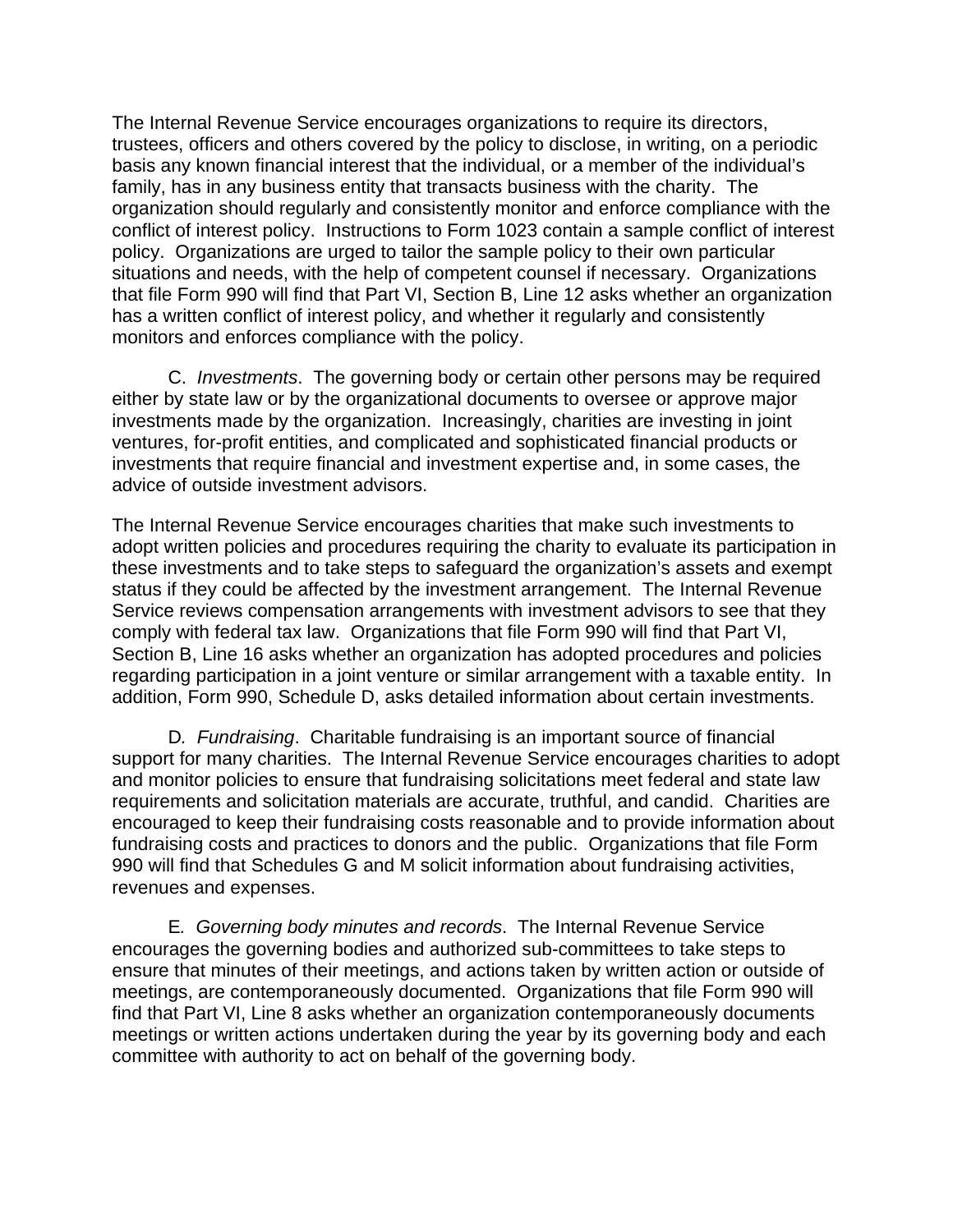<span id="page-5-0"></span>F*. Document retention and destruction*. The Internal Revenue Service encourages charities to adopt a written policy establishing standards for document integrity, retention, and destruction. The document retention policy should include guidelines for handling electronic files. The policy should cover backup procedures, archiving of documents, and regular check-ups of the reliability of the system. For more information, see IRS Publication 4221, *Compliance Guide for 501(c)(3) Tax-Exempt Organizations*, available on the IRS website. Charities are required by the Internal Revenue Code to keep books and records that are relevant to its tax exemption and its filings with the Internal Revenue Service. Organizations that file Form 990 will find that Part VI, Section B, Line 14, asks about whether an organization has a written document retention and destruction policy.

G*. Ethics and whistleblower policy*. The public expects a charity to abide by ethical standards that promote the public good. The organization's governing body bears the ultimate responsibility for setting ethical standards and ensuring they permeate the organization and inform its practices. The Internal Revenue Service encourages a charity's board or trustees to consider adopting and regularly evaluating a code of ethics that describes behavior it wants to encourage and behavior it wants to discourage. A code of ethics will serve to communicate and further a strong culture of legal compliance and ethical integrity to all persons associated with the organization.

The Internal Revenue Service encourages the board of directors to adopt an effective policy for handling employee complaints and to establish procedures for employees to report in confidence any suspected financial impropriety or misuse of the charity's resources. Such policies are sometimes referred to as *whistleblower* policies. The Internal Revenue Service will review an organization to determine whether insiders or others associated with the organization have materially diverted organizational assets. Organizations that file Form 990 will find that Part VI, Section B, Lines 5 and 13 ask whether the organization became aware during the year of a material diversion of its assets, and whether an organization has a written whistleblower policy.

#### [Back to list](#page-0-0)

#### **5. Financial Statements and Form 990 Reporting**

Directors are stewards of a charity's financial and other resources. The Internal Revenue Service encourages the board, either directly or through a board-authorized committee, to ensure that financial resources are used to further charitable purposes and that the organization's funds are appropriately accounted for by regularly receiving and reviewing up-to-date financial statements and any auditor's letters or finance and audit committee reports.

A*. Financial Statements.* Some organizations prepare financial statements without any involvement of outside accountants or auditors. Others use outside accountants to prepare compiled or reviewed financial statements, while others obtain audited financial statements. State law may impose audit requirements on certain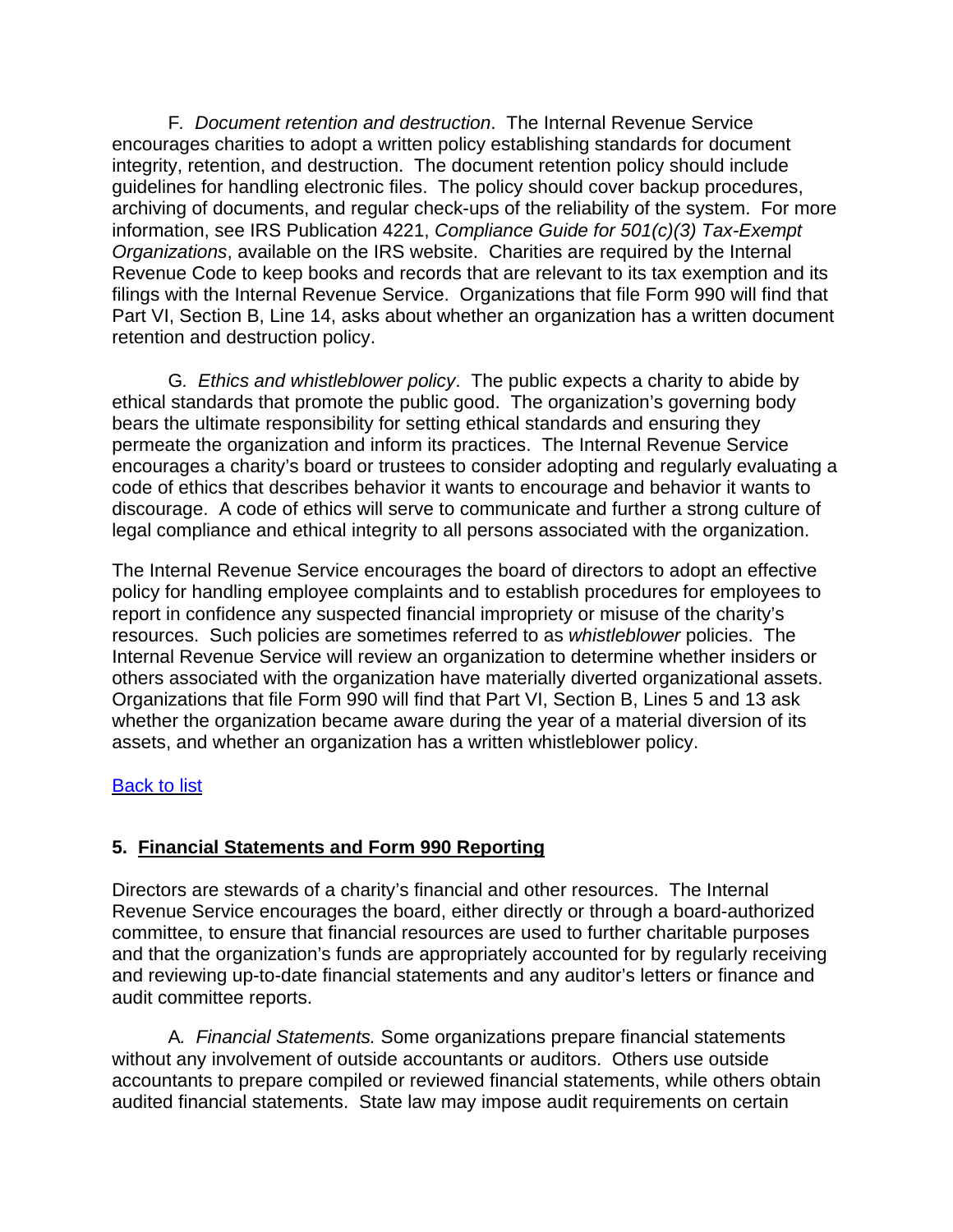<span id="page-6-0"></span>charities, and a charity must ensure that it abides by the requirements of state law. Many organizations that receive federal funds are required to undergo one or more audits as set forth in the Single Audit Act and OMB Circular A-133. However, even if an audit is not required, a charity with substantial assets or revenue should consider obtaining an audit of its financial statements by an independent auditor.

The board may establish an independent audit committee to select and oversee an independent auditor. An audit committee generally is responsible for selecting the independent auditor and reviewing its performance, with a focus on whether the auditor has the competence and independence necessary to conduct the audit engagement, the overall quality of the audit, and, in particular, the independence and competence of the key personnel on the audit engagement teams. The Internal Revenue Service encourages all charities to take steps to ensure the continuing independence of any auditor that conducts an audit of the organization. Organizations that file Form 990, will find that Part XI, Line 2, asks whether the organization's financial statements were complied or reviewed by an independent accountant, audited by an independent accountant, and subject to oversight by a committee within the organization. And, Part XI, Line 3 asks whether, as a result of a federal award, the organization was required to undergo an audit as set forth in the Single Audit Act and OMB Circular A-133.

B. *Form 990*. Although not required to do so by the Internal Revenue Code, some organizations provide copies of the IRS Form 990 to its governing body and other internal governance or management officials, either prior to or after it is filed with the Internal Revenue Service. Practices differ widely as to who sees the form, when they see it, and the extent of their input, review, or approval. Some, especially smaller organizations, may provide a copy of the Form 990 to the full board for review or approval before it is filed. Others provide a copy of the form to a portion of the governing body, or to a committee or top management officials, before it is filed. Still others provide a copy to the board, a committee or top management officials, but not until after it is filed. Organizations that file Form 990 will find that Part VI, Section A, Line 10 asks whether the organization provides a copy of Form 990 to its governing body, and requires the organization to explain any process of review by its directors or management.

#### [Back to list](#page-0-0)

#### **6. Transparency and Accountability**

By making full and accurate information about its mission, activities, finance, and governance publicly available, a charity encourages transparency and accountability to its constituents. The Internal Revenue Code requires a charity to make its Form 1023 exemption application, Form 990, and Form 990-T, available for public inspection. The Internal Revenue Service encourages every charity to adopt and monitor procedures to ensure that its Form 1023, Form 990, Form 990-T, annual reports, and financial statements, are complete and accurate, are posted on its public website, and are made